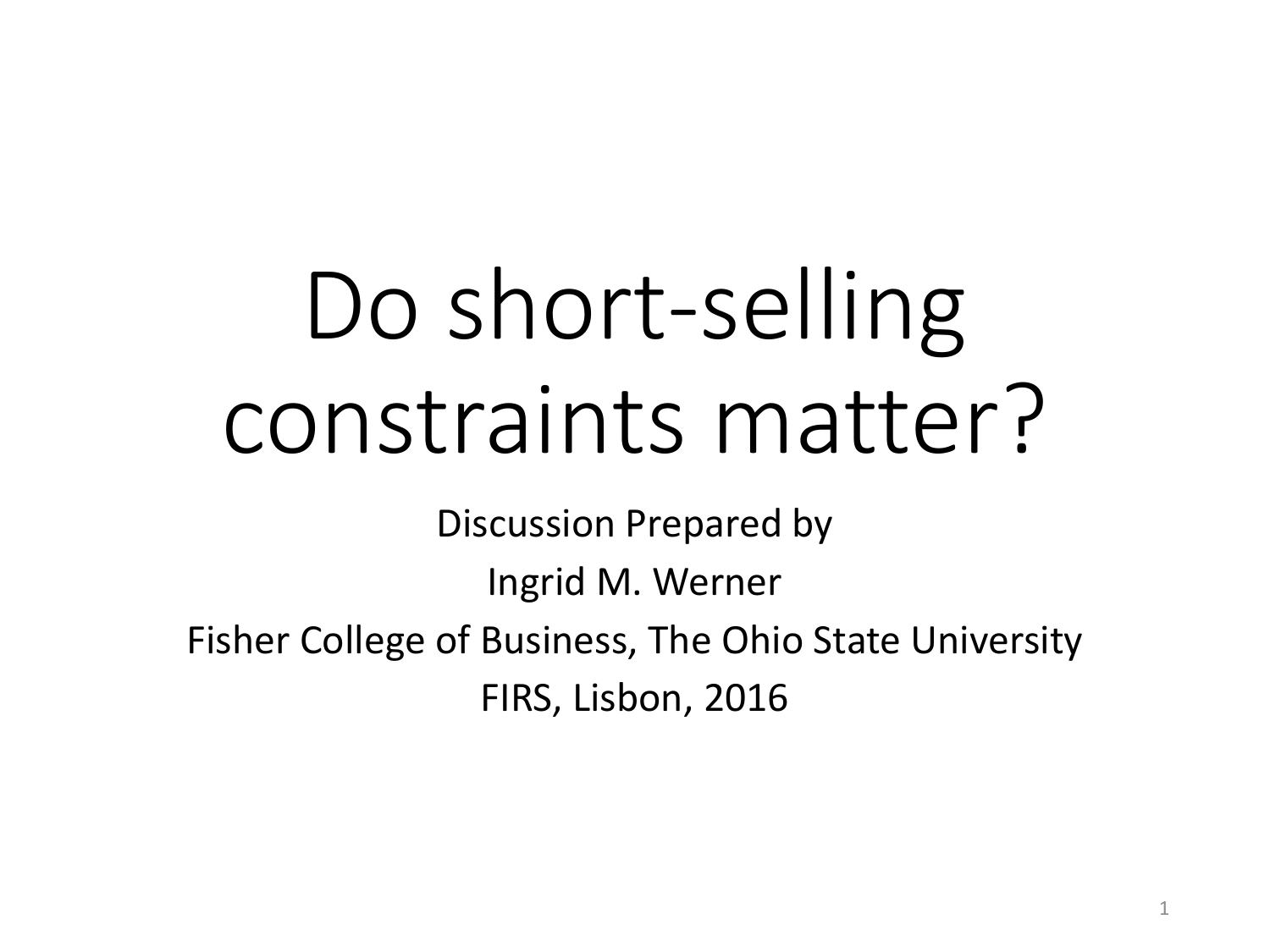## Main findings

- Start with the Diamond and Verrecchia (1987) rational expectations model.
	- Market maker learns from buy/sell orders
- Add uncertainty about the number of informed traders and prohibitive costs to short sell:
	- Market prices do not converge to fundamental value
	- Market prices can overshoot or undershoot
	- Market prices may depend on the investors' prior and the (buy/sell) sample path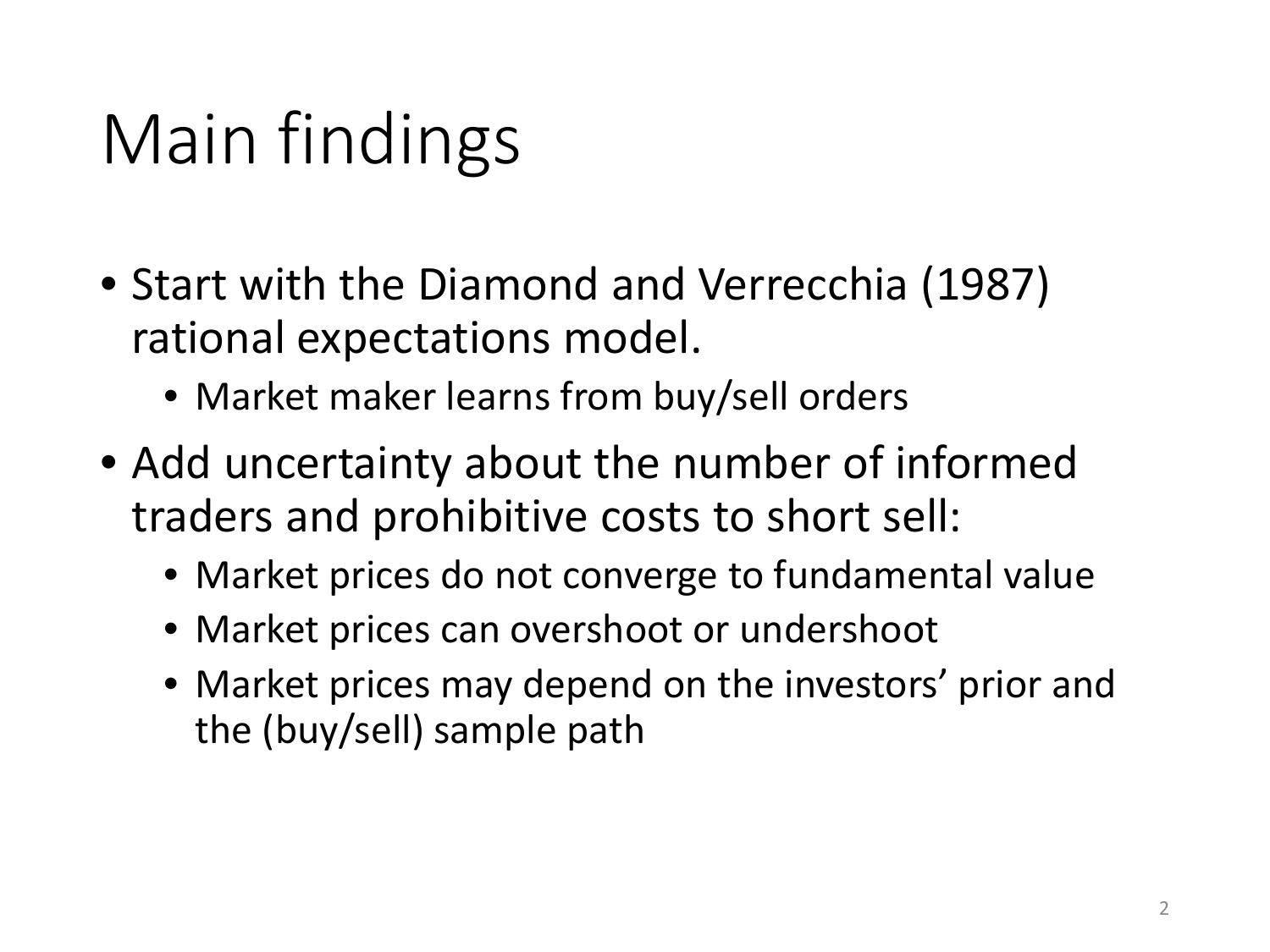## Comments

- Speed of convergence
- Over- versus underpricing
- Constrained short selling
	- Evidence
- Multiple values
- Conclusion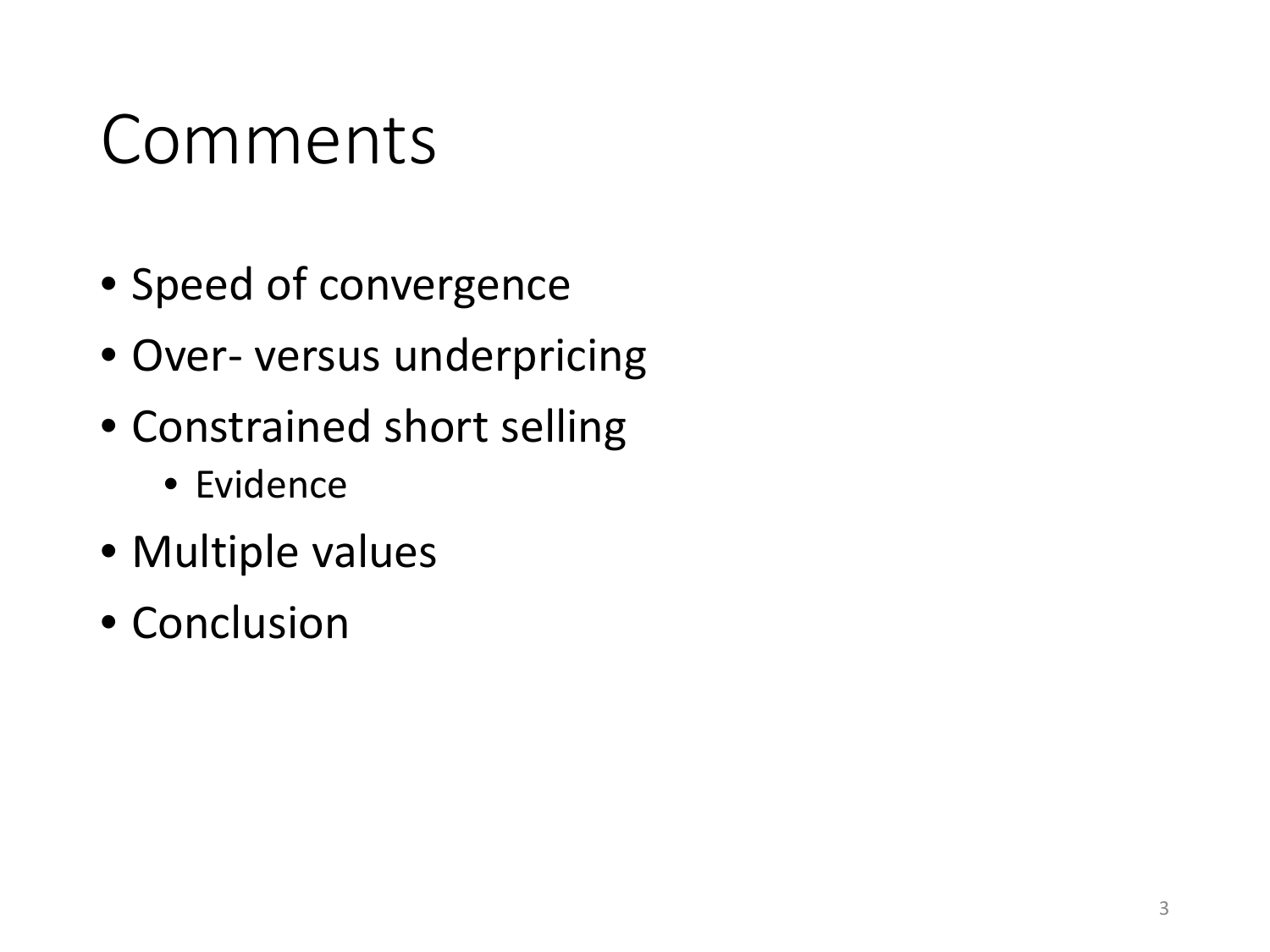# Speed of convergence

- As long as the cost does not wipe out the entire gains informed traders will reap from shorting, they will short and therefore the price converges to fundamental value.
	- But, does the price converge more slowly when cost is negligible versus zero?
- If costs are prohibitive, and the precision of the informed traders' signal is sufficiently high, the price converges to fundamental value.
	- Again, does the price converge more slowly when costs are prohibitive versus negligible?
- **What if horizon is finite?**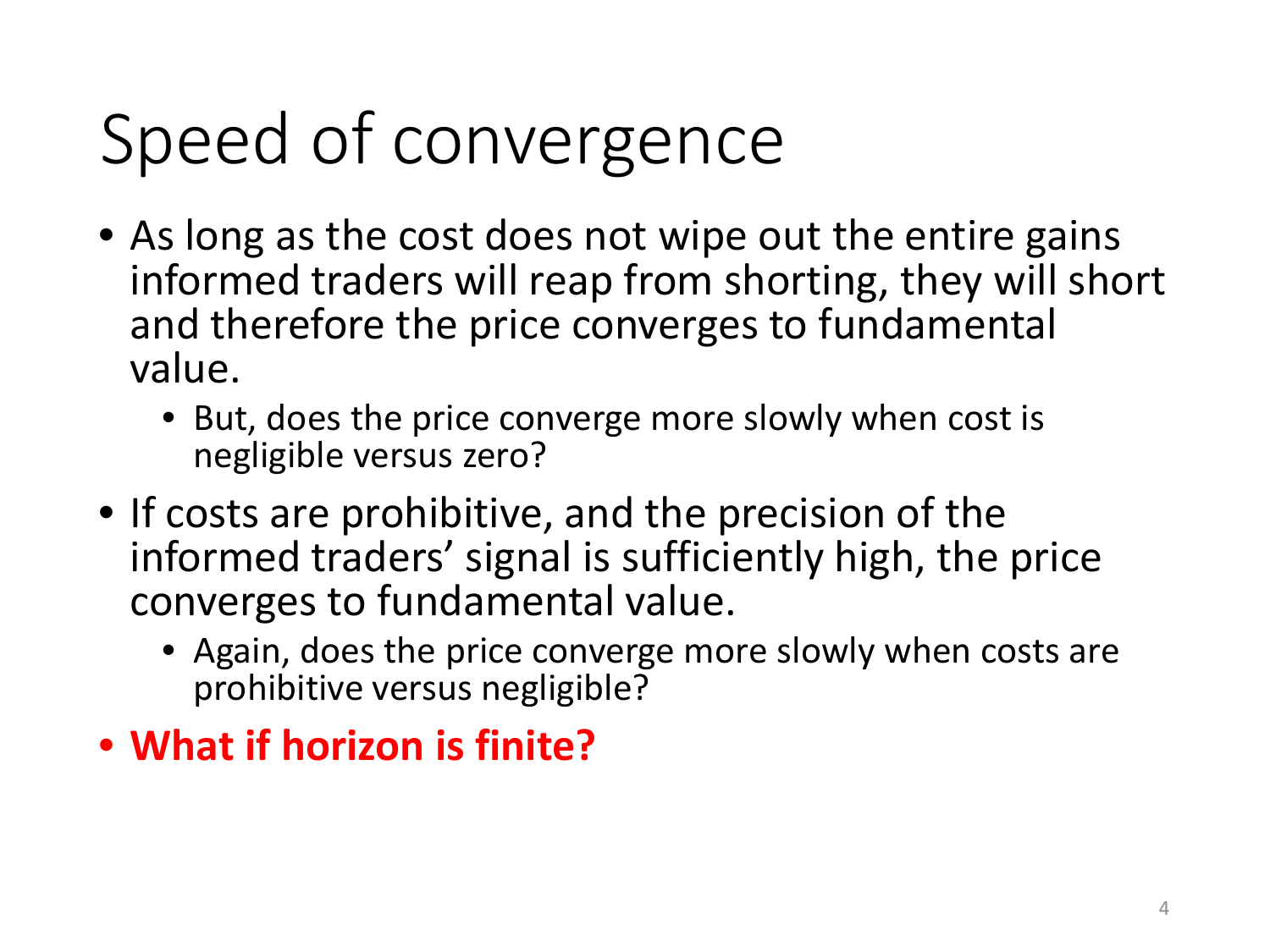## Over- versus underpricing

- Market makers may over- or undershoot the fundamental value depending on what their priors are relative to the true values of μ and ν.
	- Confusion when updating…
- Likelihood of mispricing due to short sale constraints is higher if the fundamental value is low.
	- Mispricing more acute after bad news?
- As the ownership of asset 1 increases, it is easier to achieve convergence because there are more investors that could be long sellers.
	- Effects are dampened for large, widely held stocks?
- **Empirical predictions?**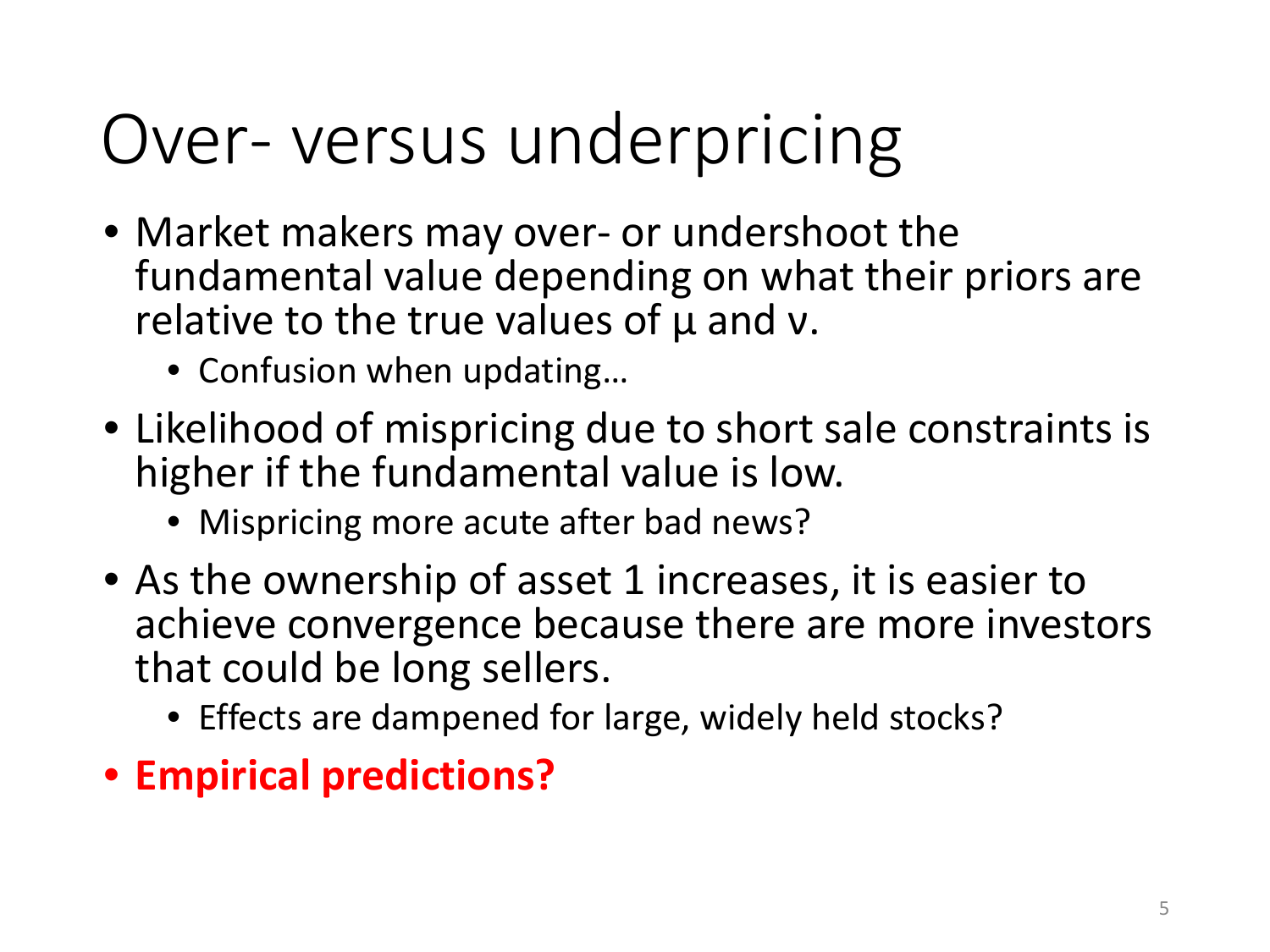## Constrained short selling

- If short sale costs are non-negligible, but not prohibitive short sales will be constrained and the effect is larger the closer the market price gets to fundamental value.
	- The benefits of trading based on information decline as price converges to fundamental value.
- Numerical example shows cost exceeding 9% is prohibitive.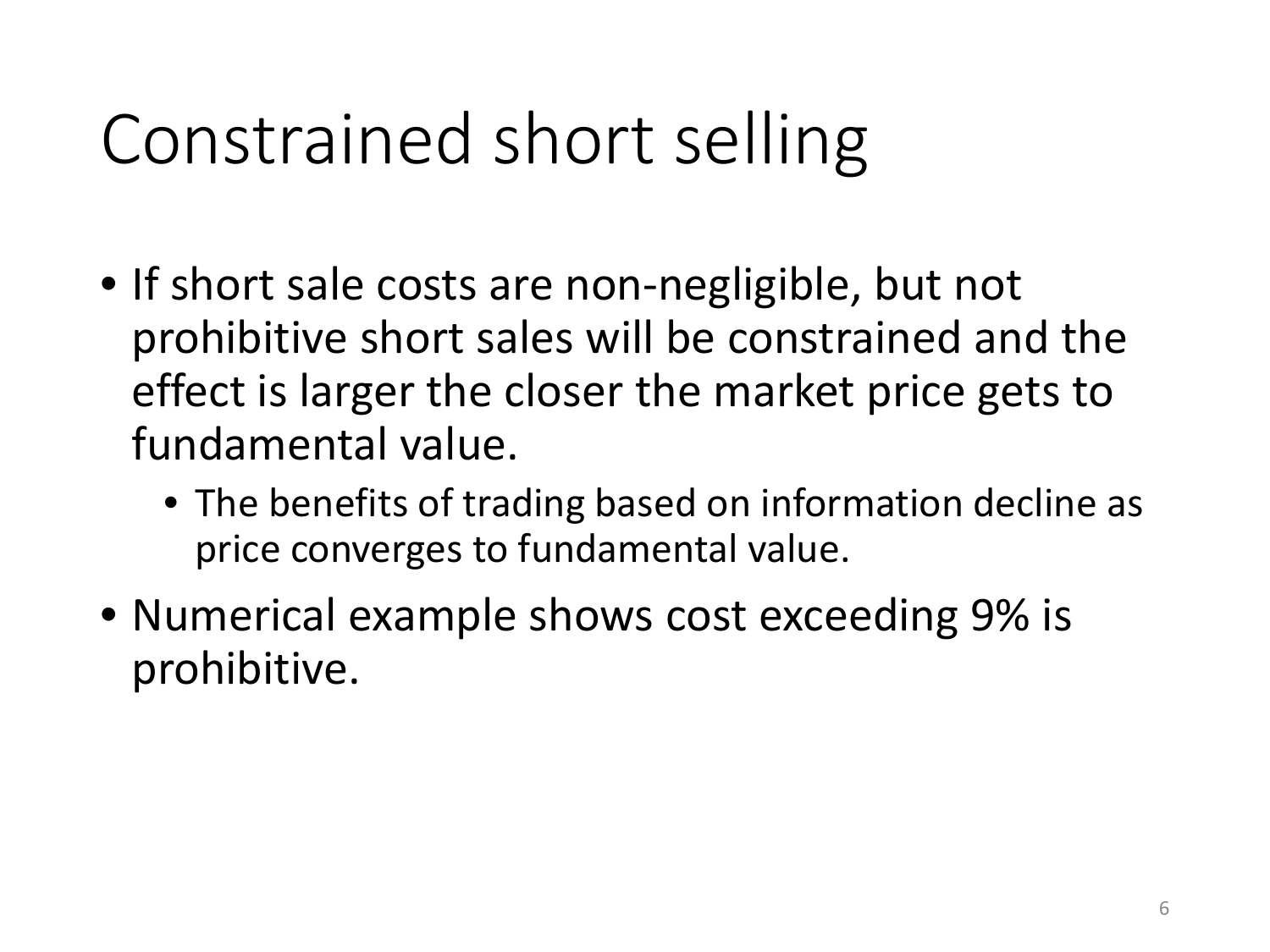#### Contrarian Short Selling Diether and Werner (2011)

- Constraints, as captured by loan fees, fails to deliver, and imputed loan fees, affect the strategies of NYSE and Nasdaq short sellers.
- About  $1/3^{rd}$  of the cross-section of stocks experiences a significant reduction in the contrarian response of short sellers to past returns.
- **However, only for the top 1% of the cross-section is the contrarian behavior by short sellers completely eliminated.**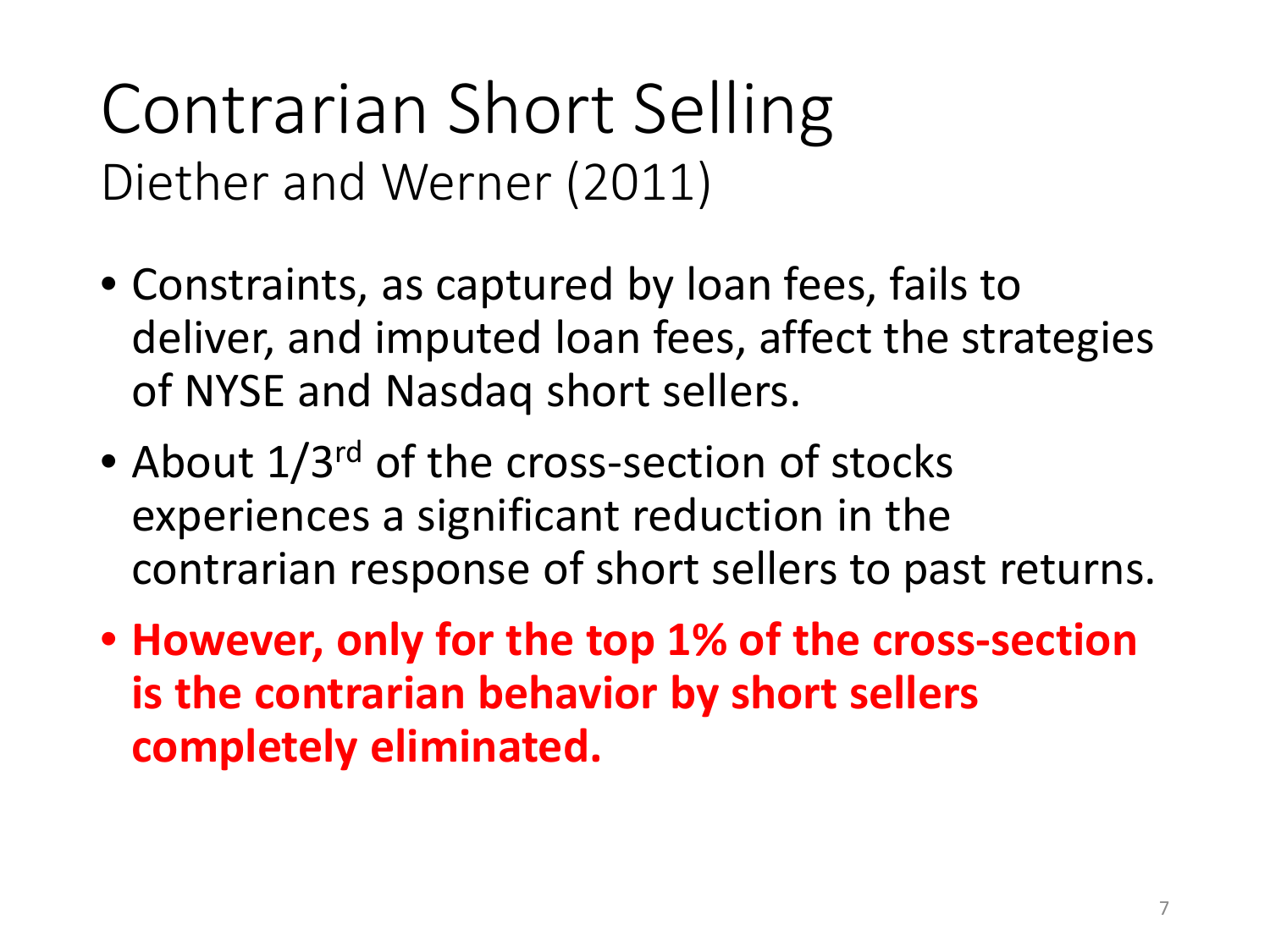### Estimate of prohibitive costs Dieter and Werner (2011)

$$
relss_{it} = \sum_{t} \phi_{t} I_{t}^{d} + \sum_{j,j \neq 1} \alpha_{j} I_{j}^{c} + \sum_{j} \beta_{j}^{+} r_{i,-5,-1}^{+} I_{j}^{c} + \sum_{j} \beta_{j}^{-} r_{i,-5,-1}^{-} I_{j}^{c} + \gamma X_{i,t-6} + \varepsilon_{it}
$$
(1)

|                                            | Panel A: $fee_{max}$ / past positive return interaction |                      |                        |                       |                |
|--------------------------------------------|---------------------------------------------------------|----------------------|------------------------|-----------------------|----------------|
|                                            | $\beta_{gb}^{+}$                                        | $\beta_{gb,1\%}^{+}$ | $\beta_{1\%, 4\%}^{+}$ | $\beta_{4\%,7\%}^{+}$ | $\beta_{>7}^+$ |
|                                            | <b>NYSE Stocks</b>                                      |                      |                        |                       |                |
| Est. Slope Coef.: $\beta_i^+$              | 0.384                                                   | 0.411                | 0.317                  | 0.472                 | $-0.024$       |
|                                            | (10.44)                                                 | (13.56)              | (3.76)                 | (4.61)                | $(-0.27)$      |
| Differences: $\beta_{b.1\%}^+ - \beta_i^+$ |                                                         | 0.027                | $-0.067$               | 0.088                 | $-0.408$       |
|                                            |                                                         | (0.59)               | $(-0.74)$              | (0.82)                | $(-4.30)$      |
|                                            |                                                         | <b>Nasdaq Stocks</b> |                        |                       |                |
| Slope Coef.: $\beta_i^+$                   | 0.224                                                   | 0.271                | 0.092                  | 0.117                 | 0.050          |
|                                            | (10.82)                                                 | (12.82)              | (1.92)                 | (3.11)                | (0.86)         |
| Differences: $\beta_{b,1\%}^+ - \beta_i^+$ |                                                         | 0.046                | $-0.132$               | $-0.107$              | $-0.174$       |
|                                            |                                                         | (1.62)               | $(-2.51)$              | $(-2.52)$             | $(-2.76)$      |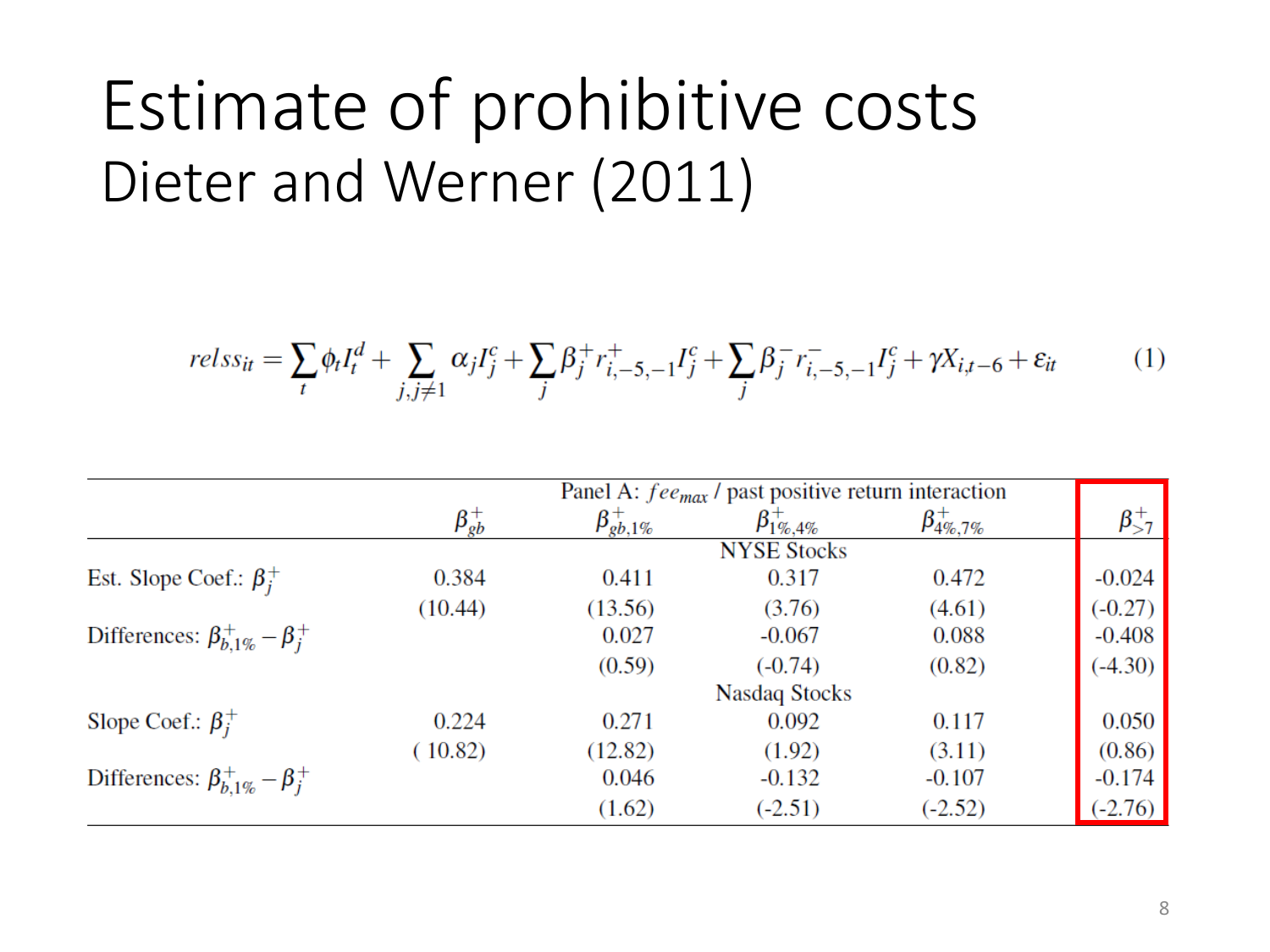#### Delay Diether and Werner (2011)

- Price delays are significantly higher for stocks with limited lendable supply.
- **The delay is as much as 10% higher for the most constrained stocks (the top 1%).**
- When constraints make it difficult for short sellers to trade on short-term overreaction, the market price deviates from fundamental value more often and for longer periods of time.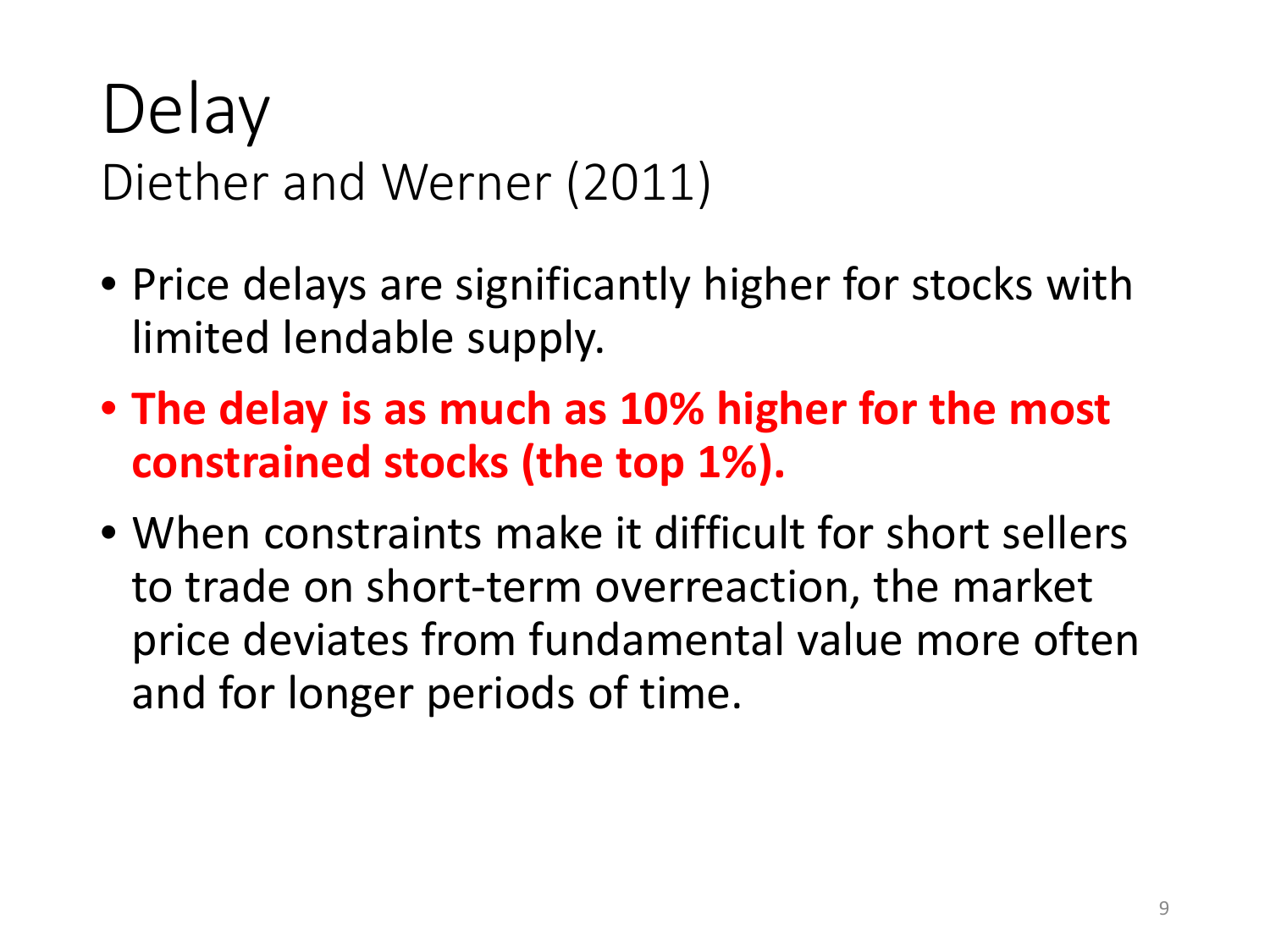#### Return predictability Diether and Werner (2011)

- For the most constrained stocks, average abnormal returns are actually negative for stocks that are lightly shorted.
- **Thus, the previously documented relation between short selling activity and future returns breaks down for the most constrained stocks.**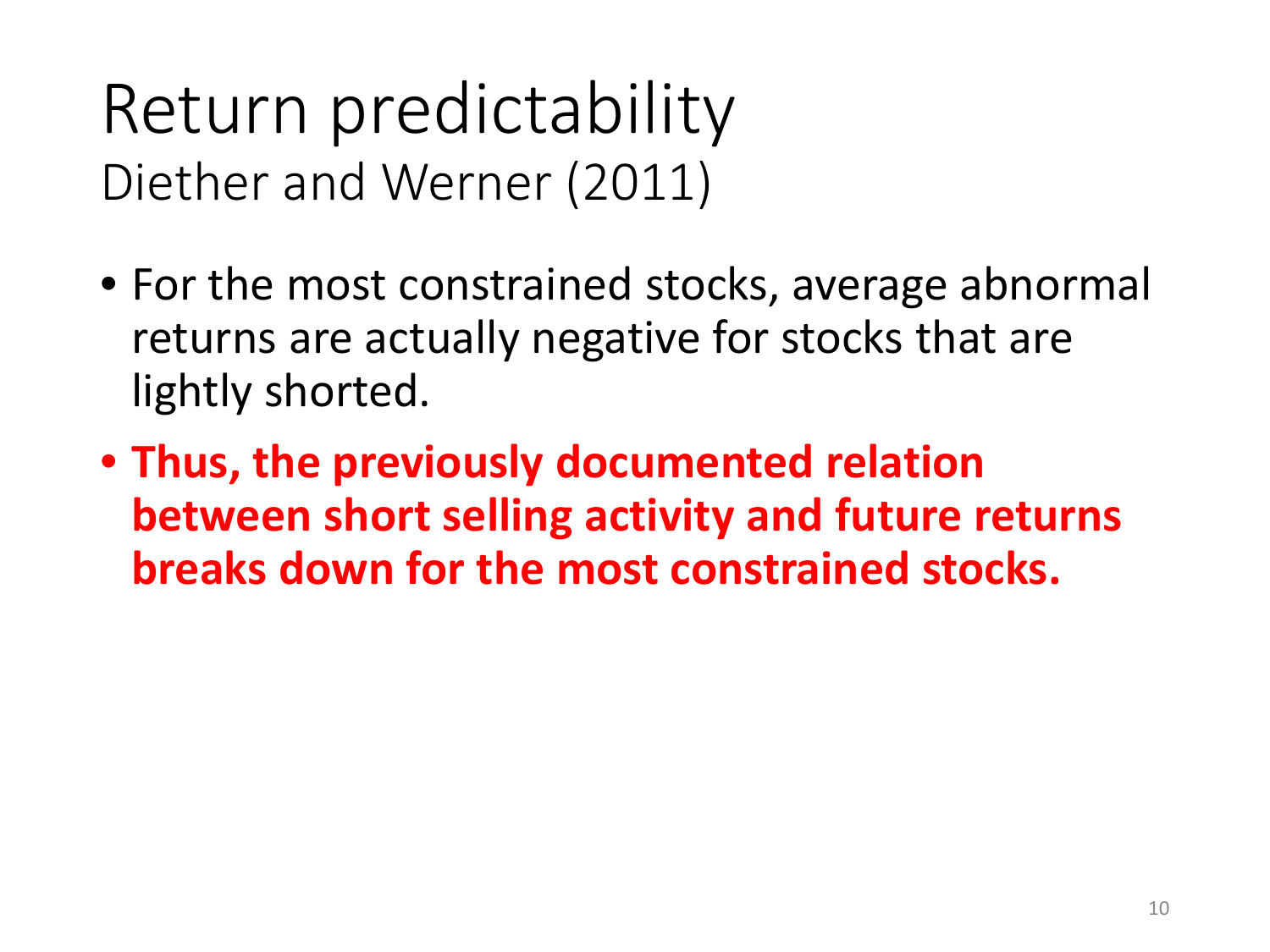## Multiple values

- With multiple possible values, market prices may converge to different values depending on the sequence of buy and sell orders.
- Provides an incentive to "manipulate" convergence
	- IPO pricing
	- Price stabilization
	- **Share-buy backs**
	- **Market timing of issuance**
	- **Announcements**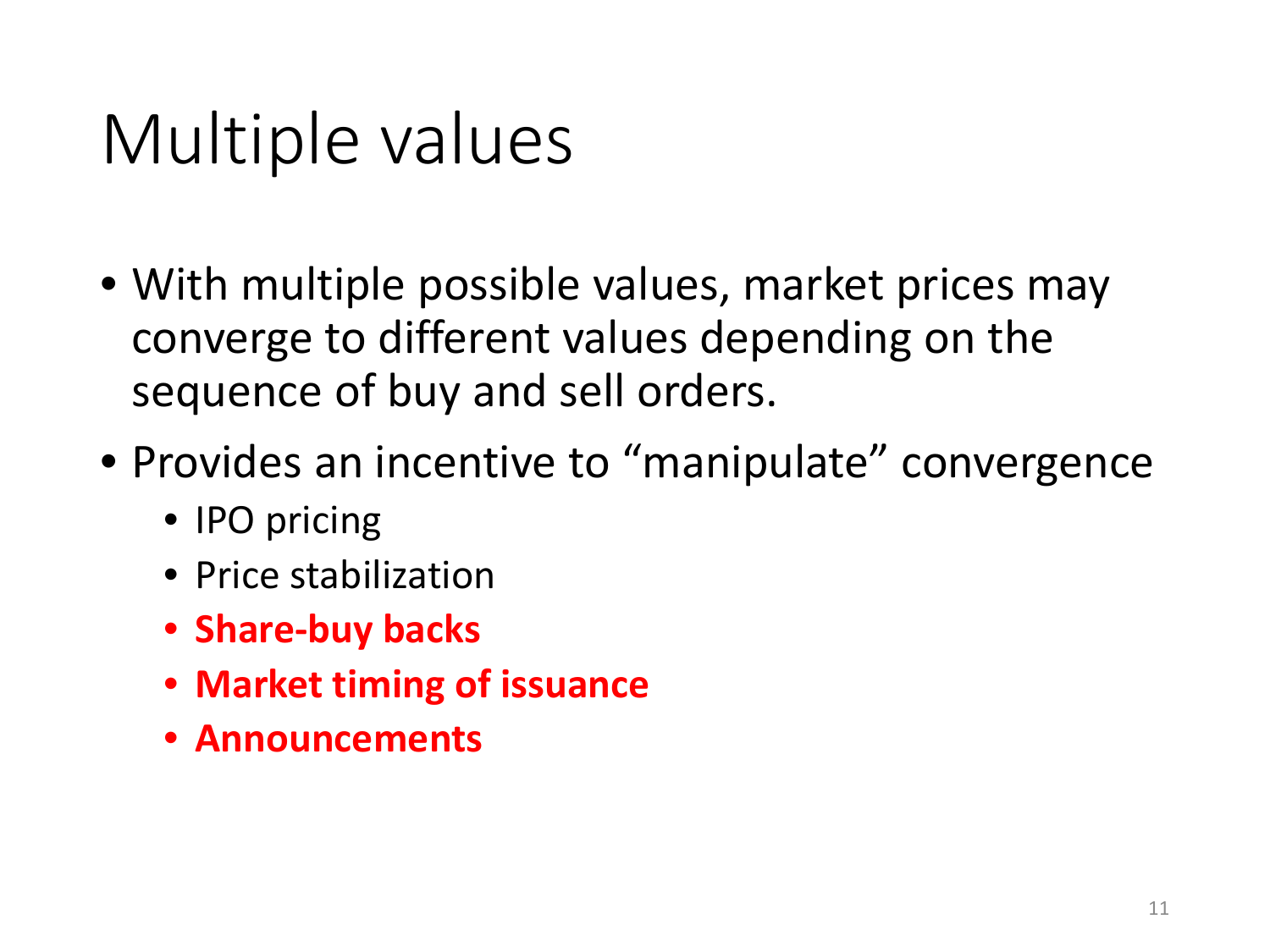## Conclusion

- Nice and clean analysis of the implication of the cost of short sales for price paths and convergence.
- Predictions make sense to me, and appear to square well with empirical evidence.
- Extensions:
	- **Speed of convergence/finite horizon**
	- **Empirical predictions**
	- **Wealth constraints on the long side?**